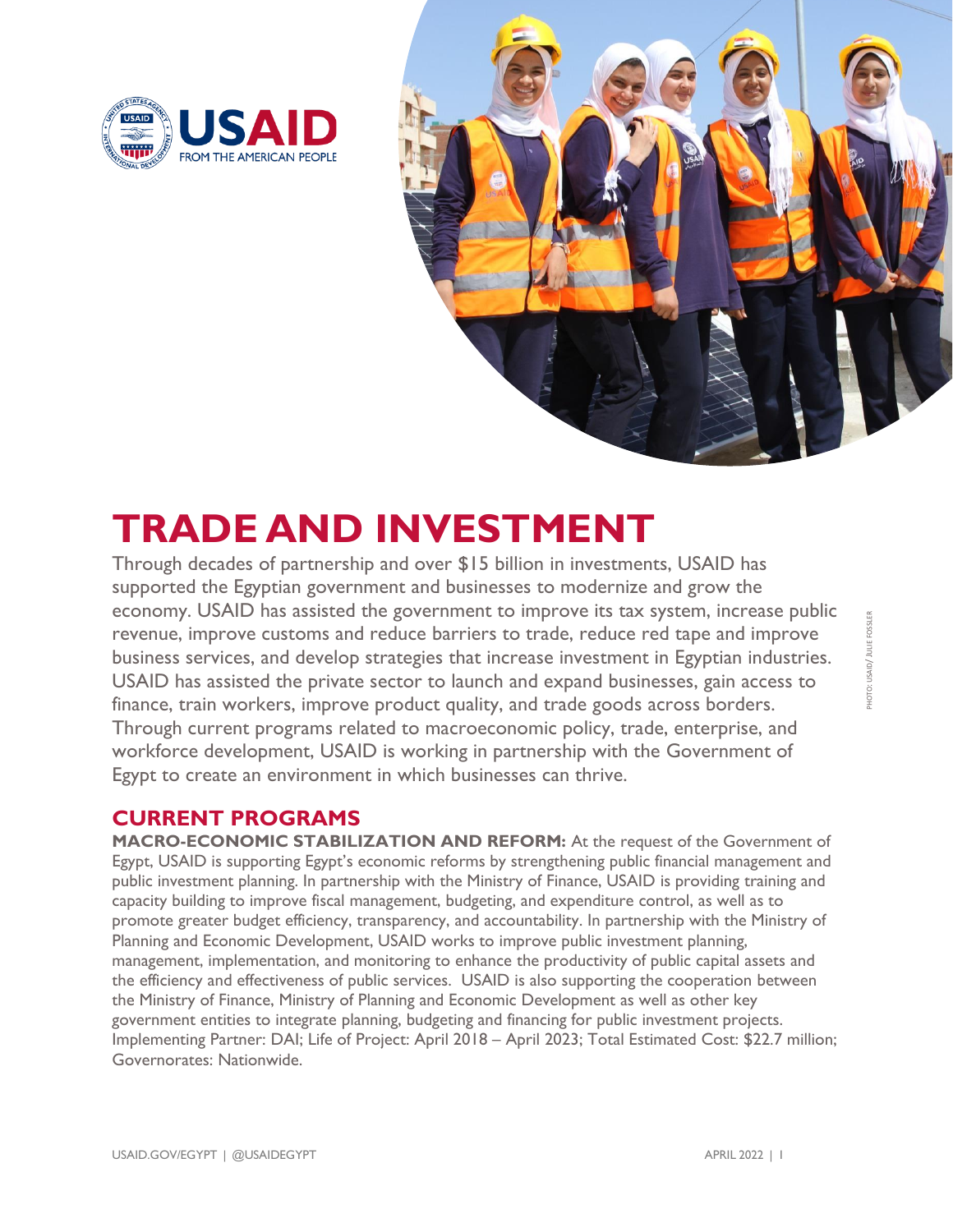**TRADE REFORM AND DEVELOPMENT IN EGYPT:** USAID's Trade Reform and Development in Egypt (TRADE) program is working with the Ministry of Trade and Industry, Customs Authority, National Food Safety Authority (NFSA), and General Authority for Foreign Investment (GAFI) to increase Egypt's exports and promote foreign direct investment from small and medium enterprises in the engineering products, food processing, home textiles, ready-made garments, chemicals, and building materials sectors. The TRADE program also works with trade service institutions to strengthen services for small- and medium-sized exporters. In addition, it works to improve general trade policy framework issues such as non-tariff barriers; trade facilitation issues (expediting custom processes and procedures); food safety; support for U.S. trade discussions, including the Trade and Investment Framework Agreement (TIFA) fora; and trade preference programs such as the Qualified Industrial Zones (QIZ) and the General System of Preferences (GSP).

Implementing Partner: Palladium; Life of Project: June 2021 – June 2026; Total Cost: \$36.3 million; Governorates: Nationwide.

**BUSINESS EGYPT:** USAID's Business Egypt program supports Egyptian entrepreneurs to launch and grow competitive and innovative businesses, with the ultimate goal of accelerating economic development in Egypt. The program assists new micro-, small-, and medium-sized enterprises (MSMEs) to start up and accelerate growth and employment while also supporting existing MSMEs to adapt, innovate, and grow. At the same time, this program supports improvements in the regulatory and business environment so that businesses can flourish. Business Egypt is supporting groups like the Women's Entrepreneur Network, the Youth Entrepreneur Network, and Tiye Angels investor network to expand the quality and quantity of job opportunities, especially for women and youth. Implementing Partner: DAI; Life of Project: November 2021 - November 2026; Total Estimated Cost: \$34.9 million; Governorates: Nationwide.

**SUSTAINABLE SERVICES ACTIVITY: USAID is working with Finance and Banking Consultants** International (FinBi) through the Sustainable Services Activity to support micro-, small-, and mediumsized enterprises, drive economic growth, create jobs, increase access to finance, find innovative solutions to improve people's lives, and ensure the sustainability of incubation and business development services to startups and small businesses. This program also provided support services to help small businesses survive the economic hardships of the COVID-19 pandemic.

Implementing Partner: Finance and Banking Consultants International (FinBi); Life of Project: August 2020 – August 2022; Total Estimated Cost: \$4.3 million; Governorates: Nationwide.

**EGYPTIAN-AMERICAN ENTERPRISE FUND:** The Egyptian-American Enterprise Fund is a U.S. Government-funded private entity with a dual mission. First, it aims to stimulate growth in the Egyptian private sector by providing small- and medium-sized enterprises access to investment capital and loans, modern technologies, and best business practices. Second, the fund targets investments across a range of sectors, including financial services, agribusiness, health care, and education, that achieve long-term sustainable economic development. Through the Egyptian-American Enterprise Fund, USAID has generated 15,000 new jobs, supported 200,000 micro-, small-, and medium-sized enterprises, and attracted over \$400 million in foreign direct investment. The fund is led by a Board of Directors from the U.S. and Egypt and advised by Lorax Capital Partners, an Egyptian financial services institution. To learn more, visit: [https://www.eaefund.org/.](https://www.eaefund.org/)

Implementing Partner: Egyptian-American Enterprise Fund; Life of Project: 2013-2028; Total Estimated Cost: \$300 million; Governorates: Nationwide.